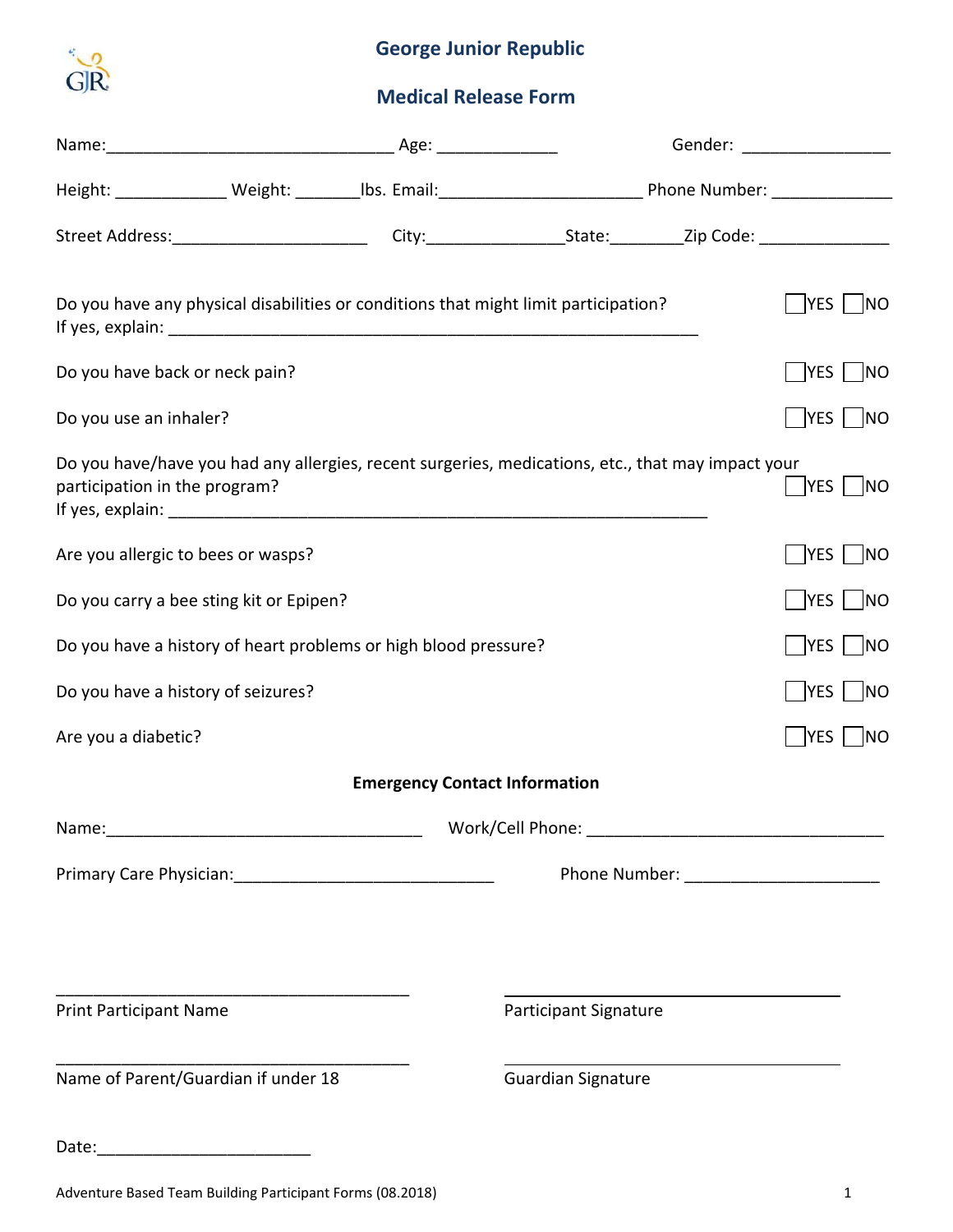

## **Consent for Release of Photo and Personal Information**

George Junior Republic ("GJR") and its affiliates [GJR in PA, GJR in Indiana, Preventative Aftercare] periodically publish or otherwise make publicly available the names, image, likeness, voice, achievements and/or relating to George Junior Republic ("Personal Information") for the purposes described below. These releases of information include but are not limited to press releases; newsletters; photographs; videos (including voices); recordings; fund raising materials; "broadcasts" or other information dissemination provided as, on, or in television, radio, computers, phones, social media, blogs, podcasts, mobile devices or apps, the GJR website, other websites or online services; and other existing or future ways to release information.

Purposes. The release is made for purposes of supporting, advertising raising funds, educating, or otherwise promoting or providing information about George Junior Republic or its mission, programs, students, community, activates, or outreach efforts. The releases may be provided locally, nationally or internationally and in all possible existing or future media (now known or unknown).

By my signature below, I (a) certify that I have (or have obtained) all necessary permissions and authority lawfully to provide this consent so that it will be legally binding, and (b) give consent for GJR (and its representatives, agents, and service providers) to publish and/or release the Personal Information about the student identified below for the limited purposes described above, all without payment to the student, me, or anyone else. I understand that I may withdraw this consent by writing to George Junior Republic at 233 George Junior Road, Grove City, PA 16127, but I agree for myself and the student that any withdrawal will not be effective as to anything already published or when GJR has already relied upon this consent.

\_\_\_\_\_\_\_\_\_\_\_\_\_\_\_\_\_\_\_\_\_\_\_

Print Participant Name Participant Name (signature)

Date: $\mathsf{L}$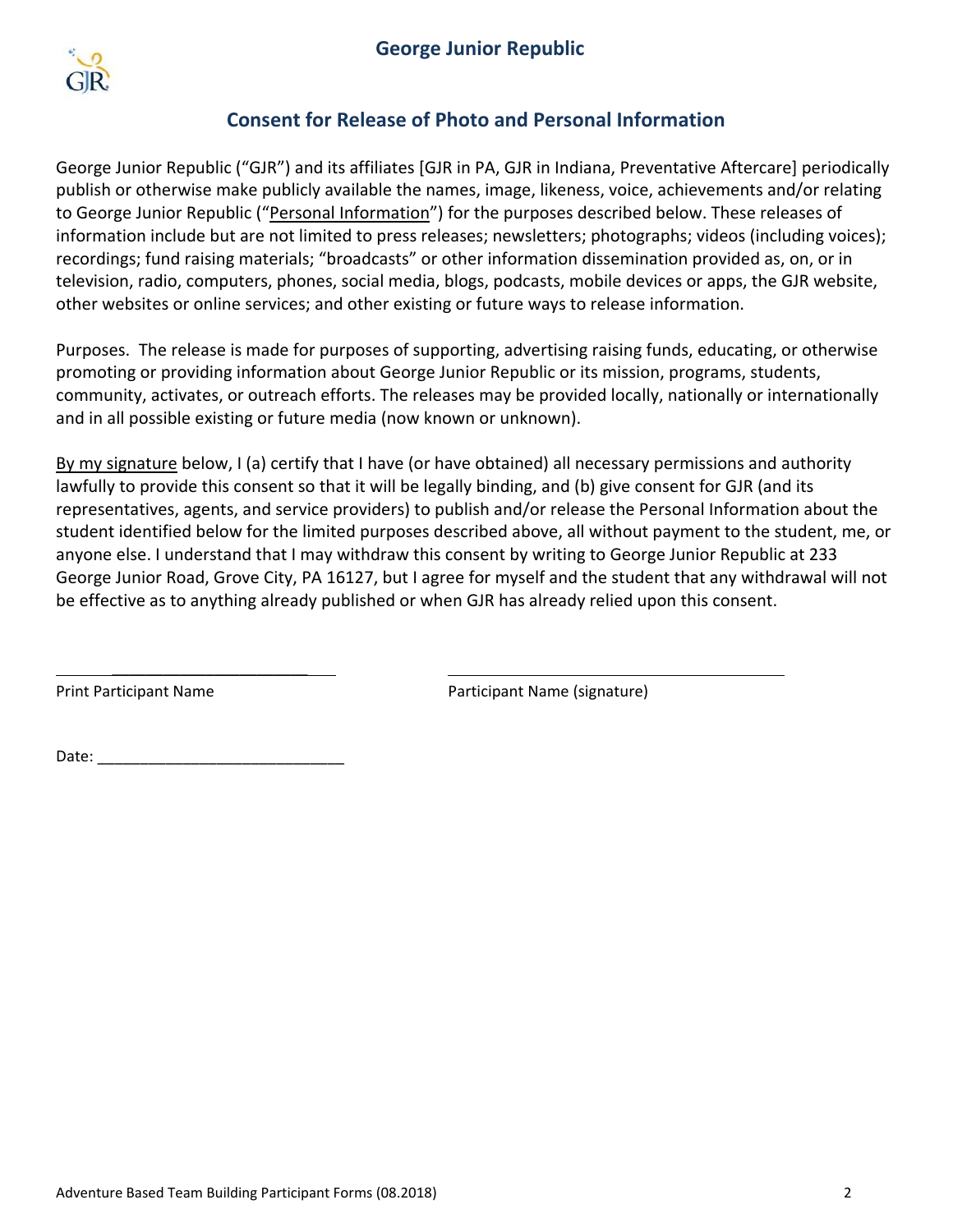#### **George Junior Republic**



### **Release of All Claims**

I, the undersigned, hereby acknowledge that George Junior Republic, George Junior Republic in Pennsylvania, and George Junior Republic Realty, all non-profit corporations organized in the Commonwealth of Pennsylvania and located in Pine Township, Mercer County, Pennsylvania, all hereinafter jointly referred to as "George Junior Republic," have offered me an opportunity to participate in the Adventure Based Team Building Program located at the George Junior Republic facilities in Pine Township, Mercer County, Pennsylvania. I understand that George Junior Republic is under no obligation whatsoever to allow me to utilize the said facilities or equipment, but I am interested and desirous of utilizing the same to participate in the Adventure Based Team Building Program.

I understand that I will be exposed to and participate in physical and mental stress challenges in the Adventure Based Team Building Program. I also understand that I will be at risk for injury by my participation, but voluntarily agree to assume all such risk.

I hereby acknowledge I received a copy of the Rules and Regulations concerning the Adventure Based Team Building Program and I agree to be bound by all the rules and regulations and further agree that I will not bring any guests to the said facility at any time. I also acknowledge that I am familiar with the program and that I am free to ask any further questions. I also acknowledge that I can withdraw from the program at any point in time.

As a condition of utilizing the said facilities and equipment and participating in the Adventure Based Team Building Program, I recognize and affirm that I am assuming a greater risk of injury or loss. I understand that George Junior Republic makes no representations, warranties, or guarantees to me regarding the safety of the facilities and program, any particular equipment or machinery I may utilize, and I voluntarily assume any and all risk, injury, and liability to myself which may occur therein. Furthermore, it is my responsibility to be medically examined to ensure my fitness to utilize the said facilities as George Junior Republic has no responsibility nor liability thereof.

As a condition of utilizing the said facilities and equipment and participating in the Adventure Based Team Building Program, I hereby RELEASE, WAIVE, DISCHARGE, AND COVENANT NOT TO SUE George Junior Republic, its officers, employees, and agents for any and all claims, demands, liabilities, and causes of action whatsoever arising out of or related to any loss, injury, illness, or damage to myself which may occur from any act of omission or commission, negligent or otherwise, committed by George Junior Republic, its employees, agents, or students, during my participation in any activity or use of the said facilities and equipment, as well as any participation in any activity directed or supervised by George Junior Republic employees or agents.